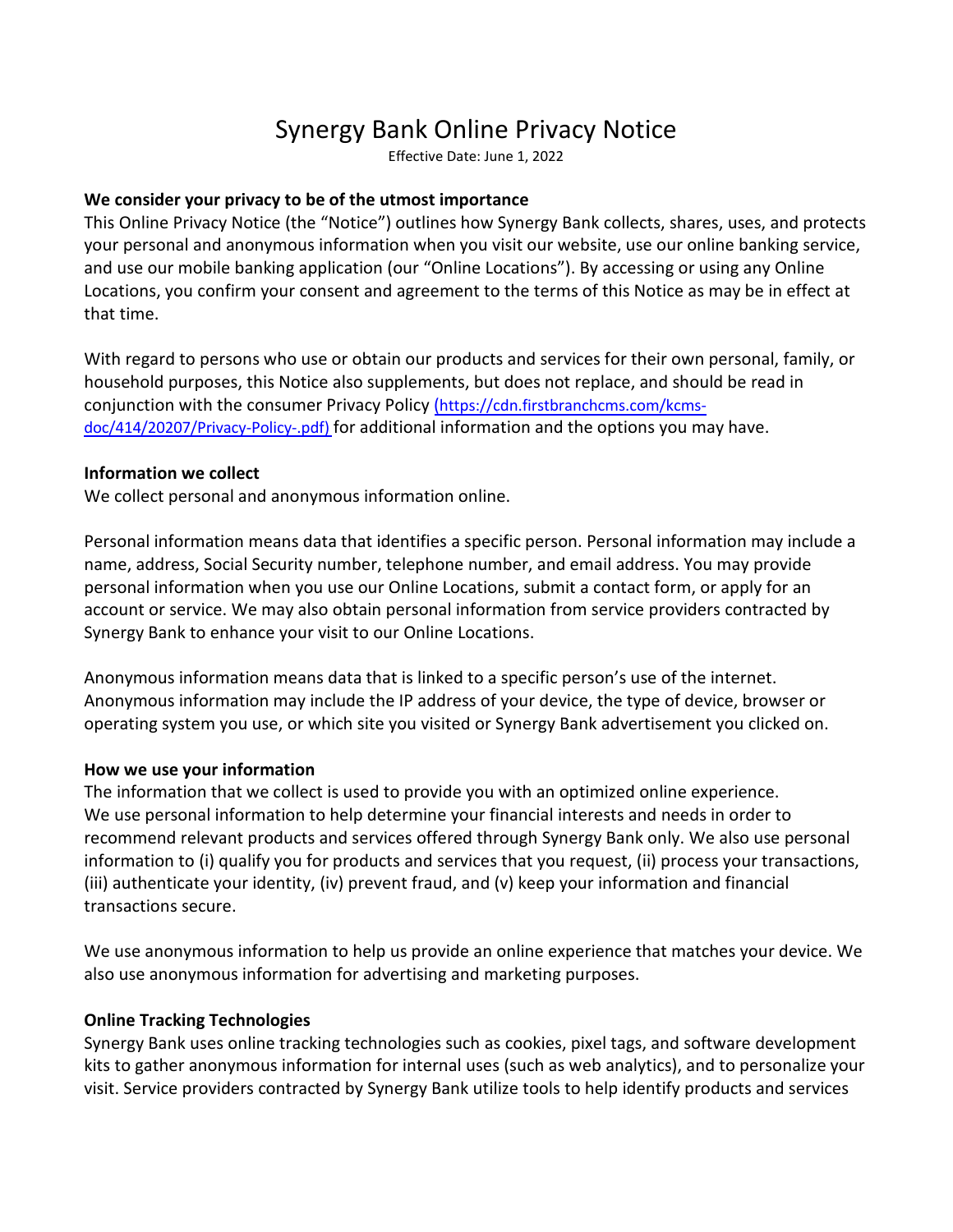that may benefit our customers. Synergy Bank can then use this data to advertise those products and services to our customers via other digital channels.

Cookies help us manage and monitor internet traffic to our website, as well as monitor which areas of our website are used most often and for how long. We may provide this type of aggregate information to service providers contracted by Synergy Bank to compile statistical or other information for us. In addition to cookies, we may also use other technology such as pixel tags. A pixel tag is an electronic image, often a single-pixel (1x1), which is ordinarily not visible to visitors and may be used with cookies. These tools can be used to collect anonymous information regarding your operating system, browser, screen resolution, and other technical information, as well as navigation and session information.

When we use these tracking technologies for advertising, service providers contracted by Synergy Bank may collect anonymous information about your visits to our Online Locations and your interaction with our ads and content. For example, they may keep track of how many of our ads you have seen. This information is used to understand your browsing behavior and interests so that we can identify your financial needs and provide advertising that is tailored to you. We then may use this information to provide ads about products and services that have been determined to be of interest to you based on your browsing of synergybank.com.

You can block cookies by changing the settings on your internet browser or through the use of software programs specifically designed to block cookies. You should be aware that blocking cookies may degrade your user experience with our website and limit your online activities.

# **Online Advertising**

Once you visit one of our Online Locations, you may start to see advertisements that include products or services that we offer while visiting non-affiliated websites. This is referred to as "interest-based advertising." Interest-based advertising involves the practice of collecting web-based browsing activities across non-affiliated websites in order to display advertisements that appeal to the visitor. Our goal is to be able to offer you products and services you may be interested in while browsing the web.

# **Limiting Your Online Advertising**

tailored to your interests.

If you prefer to limit your interest-based advertising in general on the internet, you may opt out from certain advertisements on third-party websites by visiting **NAI Opt Out** ([https://optout.networkadvertising.org\);](https://optout.networkadvertising.org) **Your AdChoices** [\(https://optout.aboutads.info\); or](https://optout.aboutads.info) **Google's Ad Settings** ([https://adssettings.google.com/authenticated\).](https://adssettings.google.com/authenticated) Please be advised: opting out of interest-based advertising does not mean you will no longer see advertising online. It does mean that

the company or companies from which you opt out will no longer show advertisements that have been

# **Children**

Synergy Bank's website and online banking services are not directed to children under the age of 13, nor is information knowingly collected from them. For additional information on Children's Online